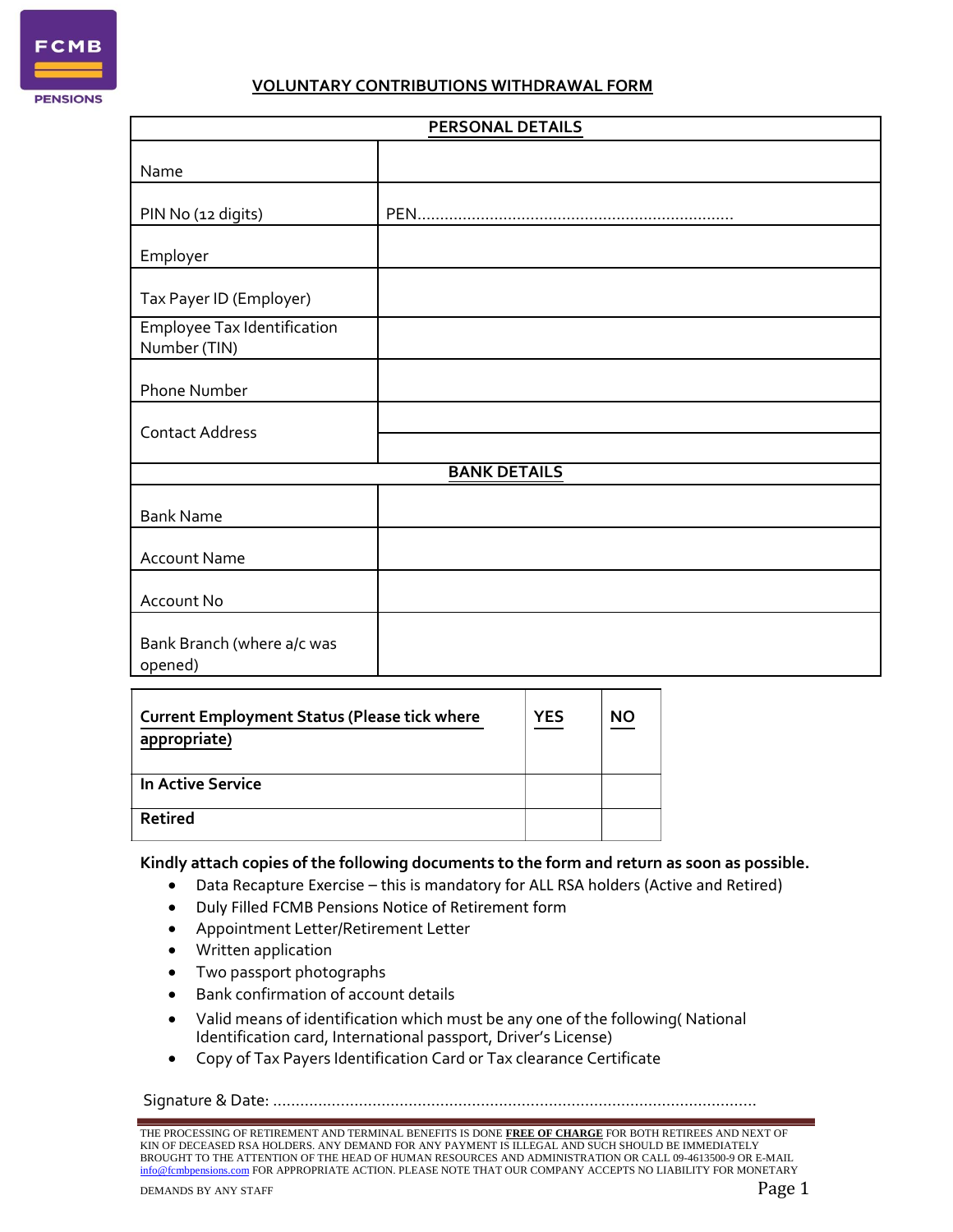

## **Appendix 2**

### **VOLUNTARY CONTRIBUTIONS WITHDRAWAL FORM**

This Withdrawal Form is in line with Clause 3.22 of the Voluntary Contributions Guidelines

Wherein, I………………………………………………of…… (Residential Address) ……………do hereby declare that I

have been properly enlightened on the types of Voluntary Contributions Withdrawals.

Please find below details of my information provided and the agreed retirement benefit pay-out.

| APPLICANTS PERSONAL INFORMATION AND BENEFIT PAY-OUT |  |  |  |
|-----------------------------------------------------|--|--|--|
| Pin Number                                          |  |  |  |
| Gender                                              |  |  |  |
| Date of Birth                                       |  |  |  |
| <b>Current Age</b>                                  |  |  |  |
| <b>Voluntary Contributor Category</b>               |  |  |  |
| <b>Voluntary Contributions Balance</b>              |  |  |  |
| Contingent/Fixed AmountN                            |  |  |  |
| Amounts Requested N                                 |  |  |  |

SIGNATURE:…………………………………………………

DATE:……………………………………………………………

TELEPHONE NUMBER:……………………………………….

EMAIL ADDRESS:……………………………………………..